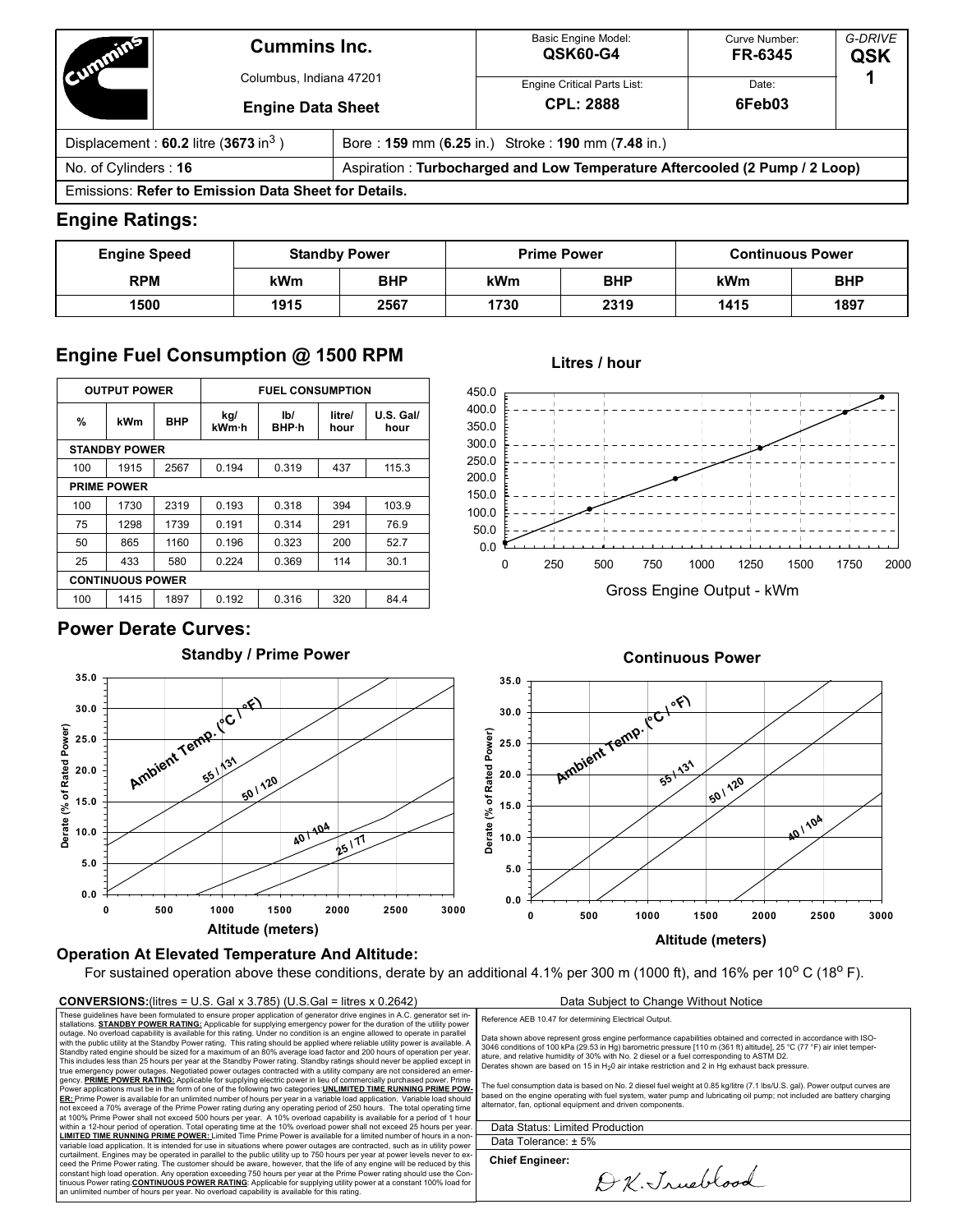# **Cummins Inc. Engine Data Sheet**

| <b>ENGINE MODEL: QSK60-G4</b><br><b>CONFIGURATION NUMBER: D593002GX03</b>                     |                                                   |                                        | DATA SHEET: DS-6345-LP<br><b>DATE: 6Feb03</b> |
|-----------------------------------------------------------------------------------------------|---------------------------------------------------|----------------------------------------|-----------------------------------------------|
|                                                                                               |                                                   |                                        | <b>PERFORMANCE CURVE: FR-6345</b>             |
| <b>INSTALLATION DIAGRAM</b><br>• Fan to Flywheel<br>: 3170455                                 | <b>CPL NUMBER</b><br>• Engine Critical Parts List | : 2888                                 |                                               |
| <b>GENERAL ENGINE DATA</b>                                                                    |                                                   |                                        |                                               |
|                                                                                               |                                                   |                                        | 4-Cycle; 60° Vee; 16-Cylinder Diesel          |
|                                                                                               |                                                   |                                        | Turbocharged and Low Temperature              |
|                                                                                               |                                                   | Aftercooled (2 Pump / 2 Loop)          |                                               |
|                                                                                               |                                                   | 159 x 190 (6.25 x 7.48)<br>60.2 (3673) |                                               |
|                                                                                               |                                                   | 14.5:1                                 |                                               |
|                                                                                               |                                                   |                                        |                                               |
| Dry Weight                                                                                    |                                                   |                                        |                                               |
| Fan to Flywheel Engine (with SAE 0 Flywheel and Flywheel Housing) - kg (lb)                   |                                                   | 7185                                   | (15835)                                       |
| Wet Weight                                                                                    |                                                   |                                        |                                               |
|                                                                                               |                                                   | 7540                                   | (16620)                                       |
| Moment of Inertia of Rotating Components                                                      |                                                   |                                        |                                               |
|                                                                                               |                                                   | 15.77                                  | (375.5)                                       |
|                                                                                               |                                                   | 26.23                                  | (622.4)                                       |
|                                                                                               |                                                   | 1001                                   | (39.4)                                        |
|                                                                                               |                                                   | 219                                    | (8.6)                                         |
|                                                                                               |                                                   | 1134                                   | 2500                                          |
| <b>ENGINE MOUNTING</b>                                                                        |                                                   |                                        |                                               |
|                                                                                               |                                                   | 10350                                  | (7634)                                        |
|                                                                                               |                                                   |                                        |                                               |
| <b>EXHAUST SYSTEM</b>                                                                         |                                                   |                                        |                                               |
|                                                                                               |                                                   | 51                                     | (2)                                           |
| <b>AIR INDUCTION SYSTEM</b>                                                                   |                                                   |                                        |                                               |
| Maximum Intake Air Restriction                                                                |                                                   |                                        |                                               |
|                                                                                               |                                                   | 6.2                                    | (25)                                          |
|                                                                                               |                                                   | 3.7                                    | (15)                                          |
|                                                                                               |                                                   |                                        |                                               |
| <b>COOLING SYSTEM (Separate Circuit Aftercooling Required)</b>                                |                                                   |                                        |                                               |
|                                                                                               |                                                   | 157                                    | (42)                                          |
|                                                                                               |                                                   | 34                                     | (9)                                           |
| Minimum Pressure Cap (for Cooling Systems with less than 2m [6 ft.] Static Head)  - kPa (psi) |                                                   | 76                                     | (11)                                          |
|                                                                                               |                                                   | 18.3                                   | (60)                                          |
| <b>Jacket Water Circuit Requirements:</b>                                                     |                                                   |                                        |                                               |
|                                                                                               |                                                   | 48                                     | (7)                                           |
|                                                                                               |                                                   | 104 / 100                              | (220/212)                                     |
|                                                                                               |                                                   | $82 - 93$                              | $(180 - 200)$                                 |
| <b>Aftercooler Circuit Requirements:</b>                                                      |                                                   |                                        |                                               |
|                                                                                               |                                                   | 35                                     | (5)                                           |
|                                                                                               |                                                   | 49                                     | (120)                                         |
|                                                                                               |                                                   | 65                                     | (150)                                         |
|                                                                                               |                                                   | $46 - 57$                              | $(115 - 135)$                                 |
| <b>LUBRICATION SYSTEM</b>                                                                     |                                                   |                                        |                                               |
|                                                                                               |                                                   | 138                                    | (20)                                          |
|                                                                                               |                                                   | 345-483                                | $(50-70)$                                     |
|                                                                                               |                                                   | 121                                    | (250)                                         |
|                                                                                               |                                                   | 231-261                                | $(61-69)$                                     |
|                                                                                               |                                                   | 280                                    | (74)                                          |